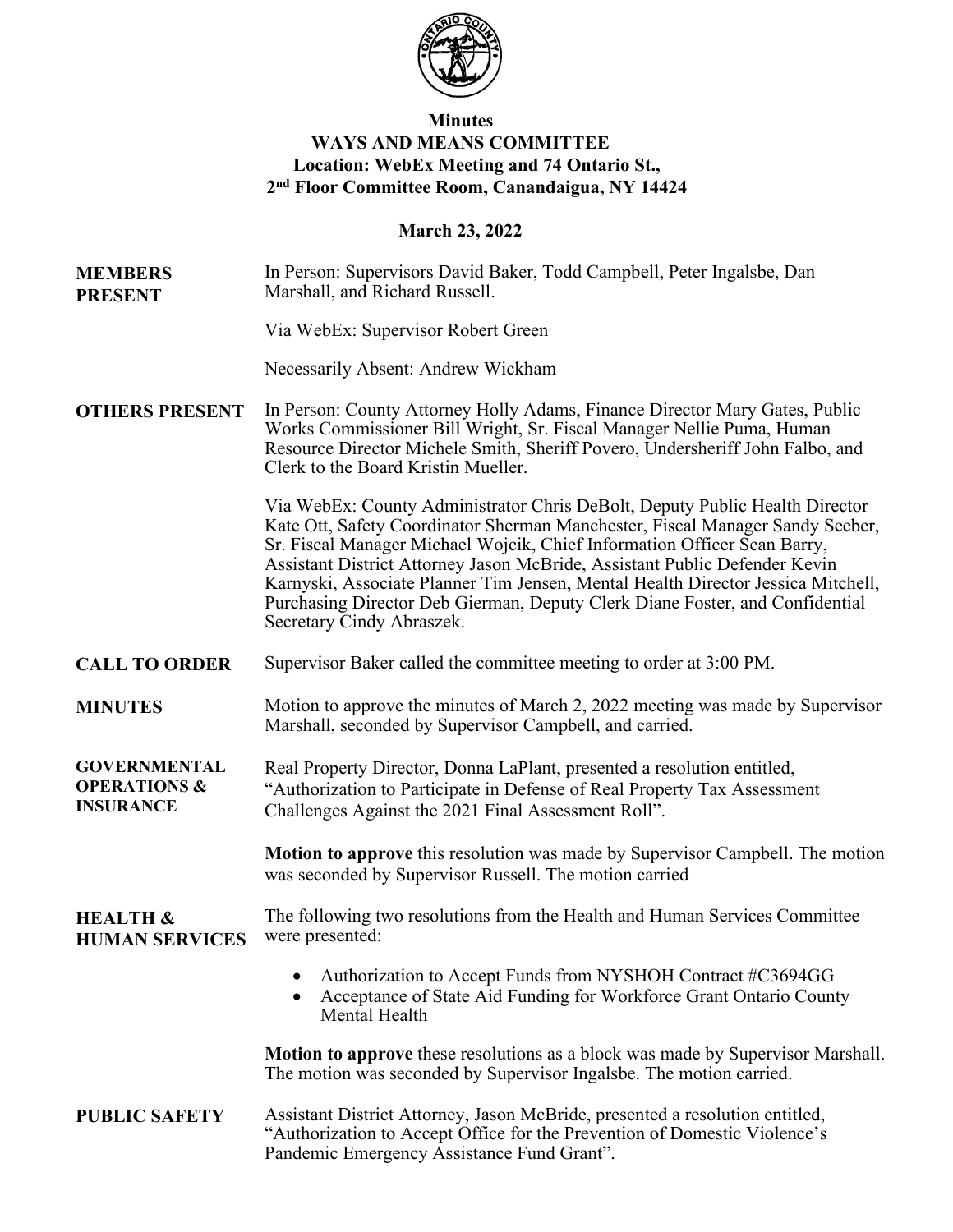| <b>Motion to approve</b> this resolution was made by Supervisor Green. The motion<br>was seconded by Supervisor Marshall. The motion carried.                               |
|-----------------------------------------------------------------------------------------------------------------------------------------------------------------------------|
| Assistant Public Defender, Kevin Karnyski, presented the following two<br>resolutions:                                                                                      |
| Authorization to Enter into a Contract with New York State Office of<br>$\bullet$<br>Indigent Legal Services – Second Hurrell-Harring Caseload Relief Grant<br>(C2NDHCR102) |
| • Authorization to Enter into a Contract with New York State Office of                                                                                                      |

• Authorization to Enter into a Contract with New York State Office of Indigent Legal Services – Second Hurrell-Harring Caseload Relief Grant (C0HHA202)

**Motion to approve** these resolutions as a block was made by Supervisor Green. The motion was seconded by Supervisor Russell. The motion carried.

Undersheriff Falbo let the committee know that they are planning on using budgeted funds for training. This will be for the corrections and road patrol units. The training will be provided by Lexipol.

Chair Baker asked how to do we ensure we are working towards best practices with this training? Undersheriff Falbo let committee know that they work closely with Lexipol to utilize our policy and procedures to customize the trainings to Ontario County. Supervisor Russell asked if the County Attorney's office reviews any changes? Undersheriff Falbo said that the County Attorney's office does review and approve all changes that the Office of Sheriff or Lexipol may make.

Associate Planner, Tim Jensen, presented the following two resolutions:

- Capital Project No. H033-16, Space Reorganization and Security Enhancement of 3010 County Complex Drive: Authorize Contract for Consultant Services and Budget Amendment
- Capital Project No. H033-16, Space Reorganization and Security Enhancement of 3010 County Complex Drive: Authorize Contract for Consultant Services Related to Project Labor Agreement Benefits Analysis and Budget Amendment

**Motion to approve** these resolutions as a block was made by Supervisor Marshall. The motion was seconded by Supervisor Ingalsbe. The motion carried.

Mr. Jensen explained to committee the benefits of a project labor agreement. The total project cost on this project is on the lower end of projects that a project labor agreement would be cost effective on. The consultant will let us know if entering into a project labor agreement will save the County money and keep the project on schedule.

## **PUBLIC WORKS** Commissioner Wright presented a resolution entitled, "Authorize Order of 2023 Sheriff Fleet".

**Motion to approve** this resolution was made by Supervisor Campbell. The motion was seconded by Supervisor Green. The motion carried.

Sr. Fiscal Manager, Nellie Puma, let the committee know that with the extreme increase in the price of fuel she is watching the budget closely. The price of the last unleaded fuel bill was \$.60 a gallon over the budget amount. Diesel was \$1.00 a gallon over the budgeted amount. If prices continue to stay this high, then she will have to bring forward a budget transfer to cover the shortage. She is estimating that shortage would be around \$200,000 for the year.

**PLANNING & ENVIRONMENTAL QUALITY**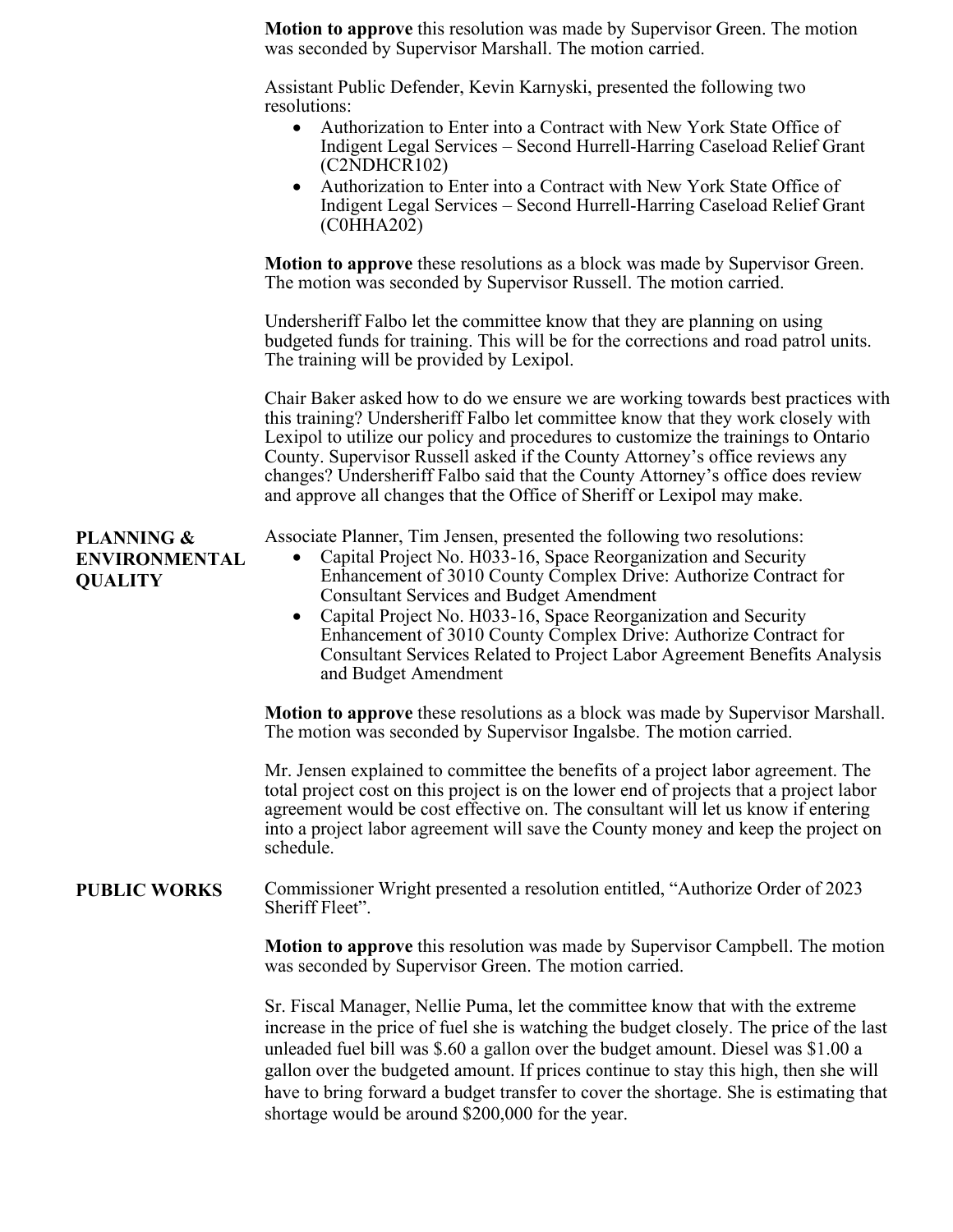|                                  | Chair Baker asked three questions. Will the sales tax increase cover our increase in<br>fuel cost? Will the state eliminate the fuel tax temporally? What is the County<br>doing to reduce fuel usage?                                                                                                                                                                                                                                     |
|----------------------------------|--------------------------------------------------------------------------------------------------------------------------------------------------------------------------------------------------------------------------------------------------------------------------------------------------------------------------------------------------------------------------------------------------------------------------------------------|
|                                  | Ms. Gates is not sure yet if the sales tax increase will cover the county's additional<br>expense because she has not yet received the current sales tax information. She did<br>note that State legislators have different bills drafted to place a tax holiday on fuel<br>tax from May $1st$ to December 31 <sup>st</sup> . NYSAC is working on figuring out if this will<br>be for the State, Local, or both fuel taxes.                |
|                                  | Commissioner Wright said that he and the Sheriff are starting talks about ways to<br>possibly reduce fuel usage. He is also looking at the road work program that they<br>have set up for this summer.                                                                                                                                                                                                                                     |
| <b>SAFETY</b><br><b>REPORT</b>   | Safety Coordinator, Sherman Manchester, reported that we had an uptick in<br>injuries. They were mostly slips, trips, and falls. We are trending slightly ahead of<br>last year. First HAB trainings start next week.                                                                                                                                                                                                                      |
|                                  | <b>Motion to approve</b> the report made by Mr. Manchester was made by Supervisor<br>Campbell, seconded by Supervisor Ingalsbe and carried.                                                                                                                                                                                                                                                                                                |
| <b>HUMAN</b><br><b>RESOURCES</b> | Human Resource Director Michele Smith presented the following four resolutions:<br>Creation of Office Specialist II Position (Information Technology)<br>$\bullet$<br><b>Create Assistant County Attorney Position</b><br>$\bullet$<br>Creation of Social Worker (Criminal Justice) Position and Allocation to<br>$\bullet$<br><b>Salary Grade</b><br>Reclassifying a Senior Clerk Position to a Legal Records Clerk Position<br>$\bullet$ |
|                                  | <b>Motion to approve</b> these four resolutions as a block was made by Supervisor<br>Russell. The motion was seconded by Supervisor Marshall. The motion carried.                                                                                                                                                                                                                                                                          |
|                                  | Human Resource Director, Michele Smith, presented the following two<br>resolutions:<br>• 2023-2026 Salary Schedule – Treasurer<br>2023-2026 Salary Schedule - Sheriff                                                                                                                                                                                                                                                                      |
|                                  | Motion to approve these resolutions as a block was made by Supervisor Ingalsbe.<br>The motion was seconded by Supervisor Campbell. The motion carried.                                                                                                                                                                                                                                                                                     |
|                                  | Human Resource Director, Michele Smith, presented a resolution entitled,<br>"Memorandum of Understanding Between Ontario County and Roberts Wesleyan<br>College".                                                                                                                                                                                                                                                                          |
|                                  | <b>Motion to approve</b> this resolution was made by Supervisor Marshall. The motion<br>was seconded by Supervisor Campbell. The motion carried.                                                                                                                                                                                                                                                                                           |
|                                  | Human Resource Director, Michele Smith, presented a resolution entitled,<br>"Authorization for Assignment of Contract with Coventry Healthcare Workers'<br>Compensation for Disability Claims Case Management Services".                                                                                                                                                                                                                   |
|                                  | <b>Motion to approve</b> this resolution was made by Supervisor Ingalsbe. The motion<br>was seconded by Supervisor Russell. The motion carried.                                                                                                                                                                                                                                                                                            |
| <b>WAYS AND</b><br><b>MEANS</b>  | Ms. Gates let the committee know that with the January, February, and the first<br>couple of sales tax payments in March. Sales tax revenue is up just under 20%<br>from this time last year.                                                                                                                                                                                                                                              |